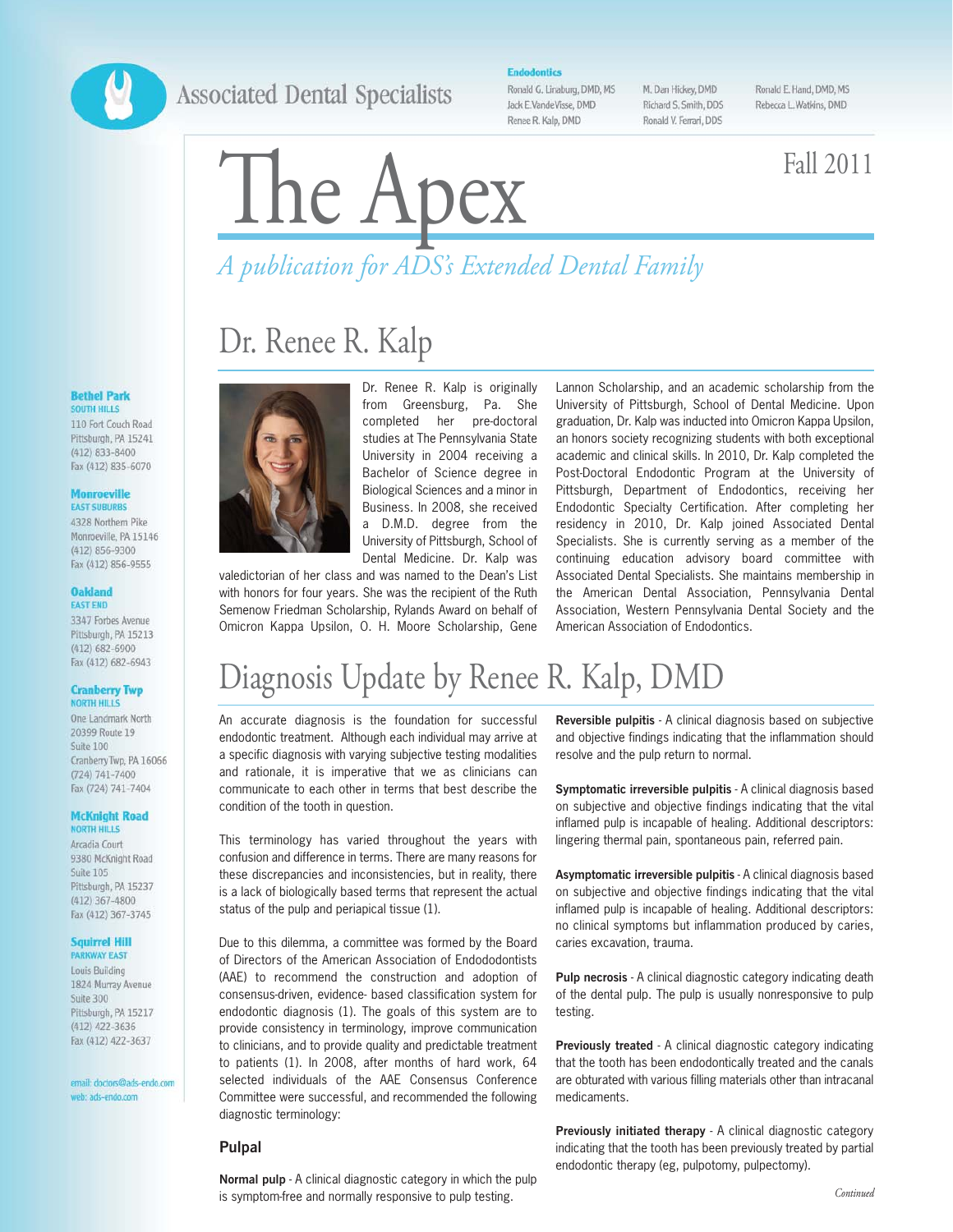#### **Apical**

**Normal apical tissues** - Teeth with normal periradicular tissues that are not sensitive to percussion or palpation testing. The lamina dura surrounding the root is intact, and the periodontal ligament space is uniform.

**Symptomatic apical periodontitis** - Inflammation, usually of the apical periodontium, producing clinical symptoms including a painful response to biting and/or percussion or palpation. It might or might not be associated with an apical radiolucent area.

**Asymptomatic apical periodontitis** - Inflammation and destruction of apical periodontium that is of pulpal origin, appears as an apical radiolucent area, and does not produce clinical symptoms.

**Acute apical abscess** - An inflammatory reaction to pulpal infection and necrosis characterized by rapid onset, spontaneous pain, tenderness of the tooth to pressure, pus formation, and swelling of associated tissues.

**Chronic apical abscess** - An inflammatory reaction to pulpal infection and necrosis characterized by gradual onset, little or no discomfort, and the intermittent discharge of pus through an associated sinus tract.

**Condensing osteitis** - Diffuse radiopaque lesion representing a localized bony reaction to a low-grade inflammatory stimulus, usually seen at apex of tooth. (2)

#### References

- 1) AAE Consensus Conference on Diagnostic Terminology: Background and Perspectives. *J Endod.* 2009;35:1619-1620.
- 2) AAE Consensus Conference Recommended Diagnostic Terminology. *J Endod.* 2009; 35:1634.

## Past and Upcoming Seminars

**BEGIN ACQUIRING YOUR CREDITS FOR 2011-2013 NOW!** Associated Dental Specialists has recently been accredited as a PACE provider through the American Academy for General Dentistry to provide a compendium of core continuing education programs for the Pittsburgh dental profession.

**Calvin D. Torneck, D.D.S., M.S.** presented a continuing education program on **May 18, 2011** at the Pittsburgh Airport Embassy Suites entitled **Endodontic-Periodontal Relationships Revisited**. Dr. Torneck is a retired professor emeritus who teaches part-time in the graduate endodontic program at the University of Toronto and a visiting professor in the postdoctoral endodontic program at Nova Southeastern University in Fort Lauderdale, Florida.



*Dr. Ronald, G. Linaburg, Dr. Ronald E. Hand, Dr. Renee R. Kalp, Dr. Calvin D. Torneck, Dr. Ronald V. Ferrari, Dr. Richard S. Smith, Dr. Rebecca L. Watkins, Dr. Jack E. VandeVisse, Dr. M. Dan Hickey*

Dr. Torneck has authored or co-authored 60 scientific papers, five endodontic teaching manuals, and contributed chapters to 19 textbooks related to dental practice and dental science. He received his D.D.S. degree from the University of Toronto in 1958, M.S. degree and certificate of endodontics from the University of Michigan in 1959. He is a Life-Fellow of the Royal College of Dentists in Canada and a Diplomate of the American Board of Endodontics.

Dr. Torneck discussed how implants are a useful and effective treatment option for certain dental conditions and how the introduction of them into dentistry has resulted in the extraction of many teeth that might have been

successfully retained by more conservative treatment. This is typical of teeth with advanced atypical bone loss of endodontic origin and advanced localized bone loss of periodontal origin.

**R. John Brewer NREMT-P** presented an ADS continuing education program on **August 18, 2011** at the Doubletree Pittsburgh/Monroeville Convention Center entitled Anesthesia and Medical Emergencies in the Dental Office. Mr. Brewer is a career paramedic with 30 plus years experience working in urban/suburban areas just south of Pittsburgh Pennsylvania. Mr. Brewer has worked extensively with the dental community over the past 12 years. He teaches more than 300 courses annually in BLS, ACLS and PALS. In conjunction with Henry Schein, these courses are presented in individual offices, for dental societies, PSOMS, and University of Pittsburgh School of Dental Medicine. In addition, Mr. Brewer conducts medical emergency courses, assists with helping offices purchase and organize emergency equipment, and lectures throughout Pennsylvania, West Virginia, Ohio and New Jersey.

Mr. Brewer discussed how medical emergencies can occur anytime in the office. This may be prior to, during, or after anesthesia. These emergencies are as likely to happen with oral sedation as with IV sedation. This course helped better prepare the office staff and doctor to handle such emergencies. In a systematic approach, course participants reviewed history and physical examination of the patient. Through lecture and case reviews, a variety of medical emergencies were discussed to better prepare office staff and the doctor on how to handle the emergency until EMS arrives.

**Our next scheduled seminar program will be presented on November 17, 2011 in the Cranberry Township area.** Details are being finalized and were not available at the time the Newsletter was going to print.

**Future Programs will include:** Lasers in Dentistry: From Fundamentals to Clinical Procedures, Technology in Your Practice: What is Here, What is Coming and How to Get Ready For the Chartless World, The Many Faces of Orofacial Pain, New and Expanding Horizons in Esthetic Dentistry, Useful and Pragmatic Oral Surgery for the General Dentist, Understanding and Managing Older Adults in Your Practice, Treatment and Planning and Simplification for Success: How, What, When and Why. If you have any questions or would like to register for any of our programs please contact our Bethel Park / South Hills Office at 412-283-1413 and speak with Dawn.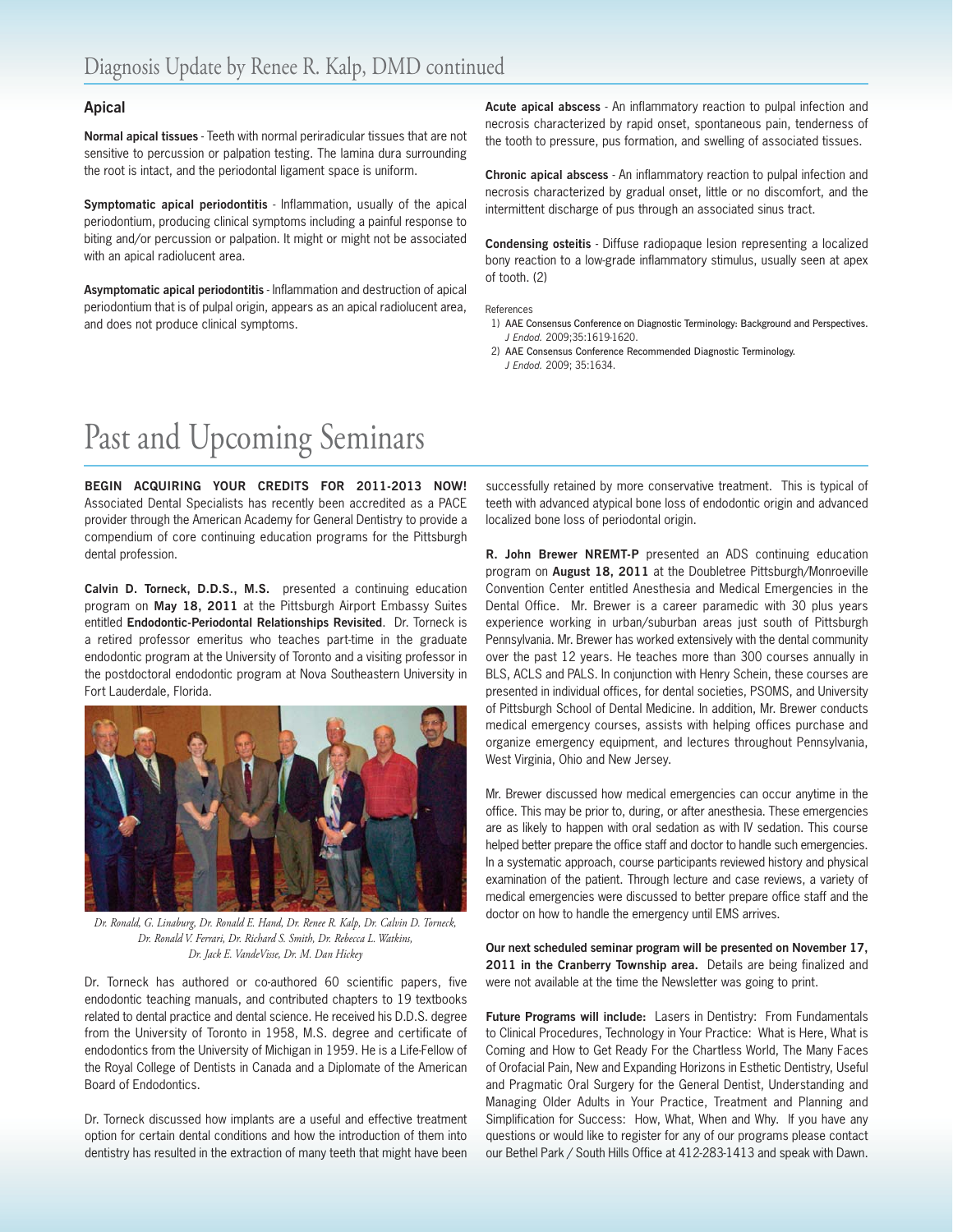## Open House!

**WE HAVE EXPANDED!** Associated Dental Specialists is proud to announce the opening of two new offices in North Hills and Squirrel Hill. Now we offer two new locations for the convenience of your patients. The North Hills Office is located at Arcadia Court, 9380 McKnight Road, Suite 105, Pittsburgh, PA 15237. The Squirrel Hill Office is located at the Louis Building, 1824 Murray Avenue, Suite 300, Pittsburgh, PA 15217. If you missed our Grand Opening Celebrations in June please feel free to contact Kathy at our North Hills Office (412-367-4800) or Natalie at our Squirrel Hill Office (412-422-3636) for a personal tour or to answer any questions you may have about the office. Stop by and see why our new offices are the best destination for your patients!

## March for Mason!

*Kristen Hischar, daughter-in-law of John Hischar, who is the Business Manager of Associated Dental Specialists, shares a story that changes the lives of our Associated Dental Specialist family forever. Associated Dental Specialists, along with two other company sponsors and hundreds of friends and families, raised the most dollars of any team in a recent March of Dimes Walk in honor of Mason Hischar. These funds will help to support research to improve the chances of survival for premature babies.* 



I was 24 weeks pregnant with my second child on the day of my daughters 2nd birthday when I started to have terrible sharp pains in my stomach. I went to the hospital telling all the doctors and nurses that came into my room that I had to get back home to my daughter's party. After a number of tests it was determined that my water had

broken and I was in labor and would not be returning for Mia's birthday party. Five days later my son Mason Robert was born at 25 weeks and 1 day weighing just 1lb 13oz. He was immediately transported to the NICU at Magee Women's Hospital, where they worked on him all evening. At one point they brought my husband Rob and myself down to see our precious baby Mason. The doctors were not sure that our baby Mason was going to make it through the night. Needless to say Mason did make it, through the next couple of months; although we had our up and our downs. My husband and I had many sleepless nights, and much of our time was spent at the hospital. A very hard part of this process was that we also had a 2 year old little girl. Mia was wondering where Mommy was all day and why Daddy would come home from work and leave to go to the hospital. Mason was originally intubated, and went from a continuous positive airway pressure machine (CPAP), home oxygen and back again a number of times.

1st, the doctors and some of the nursing staff came into our room to sit us down and talk. They told us that our Mason was not going to get any better and that they had done all that they could do. They went over our options and from there Rob and I along with some of our family members had to make the decision on what to do with our little man. Rob and I made the final decision to end all of Mason's pain and suffering and take him off of all the machines; this was by far the worst day of our lives. At 7:00pm on March 2, 2011 Mason was taken off of all his machines. In the presence of all of our family members and some friends, Rob and I held our precious baby boy until he took his last breath.

Team Mason Hischar is proudly sponsored by **Associated Dental Specialists Choice Respiratory Care Library Tasty Crème** 

While all of this was going on my best friend and sister in law, Valerie was looking into what we could do to help support parents with premature babies. That is when Valerie learned about the March of Dimes. Valerie formed a team in Mason's name before he had passed away. Valerie started to spread the word and get donations in honor of Mason for the March of Dimes. After Mason passed away we asked people in lieu of flowers to make a donation to the March of Dimes in Mason's name.

After 4 months at Magee Women's Hospital they re-intubated him and then transferred us to Children's Hospital of Pittsburgh for a trache evaluation. Once Mason was settled into Children's Hospital of Pittsburgh his health only got worse. Mason did not make it for an evaluation and he was not healthy enough to undergo surgery. His oxygen levels continued to get lower and his carbon levels got higher which is not a good thing. On March



We raised over \$7,300 and had 100 walkers join us for the March of Dimes walk in honor of Mason. We were the top donating team in the Pittsburgh area and were recognized on the field before the Pirates game on the day of the walk. March of Dimes is an amazing organization with a great cause. The March of Dimes continues to do things everyday so that families like ours do not have to go thru what we did.